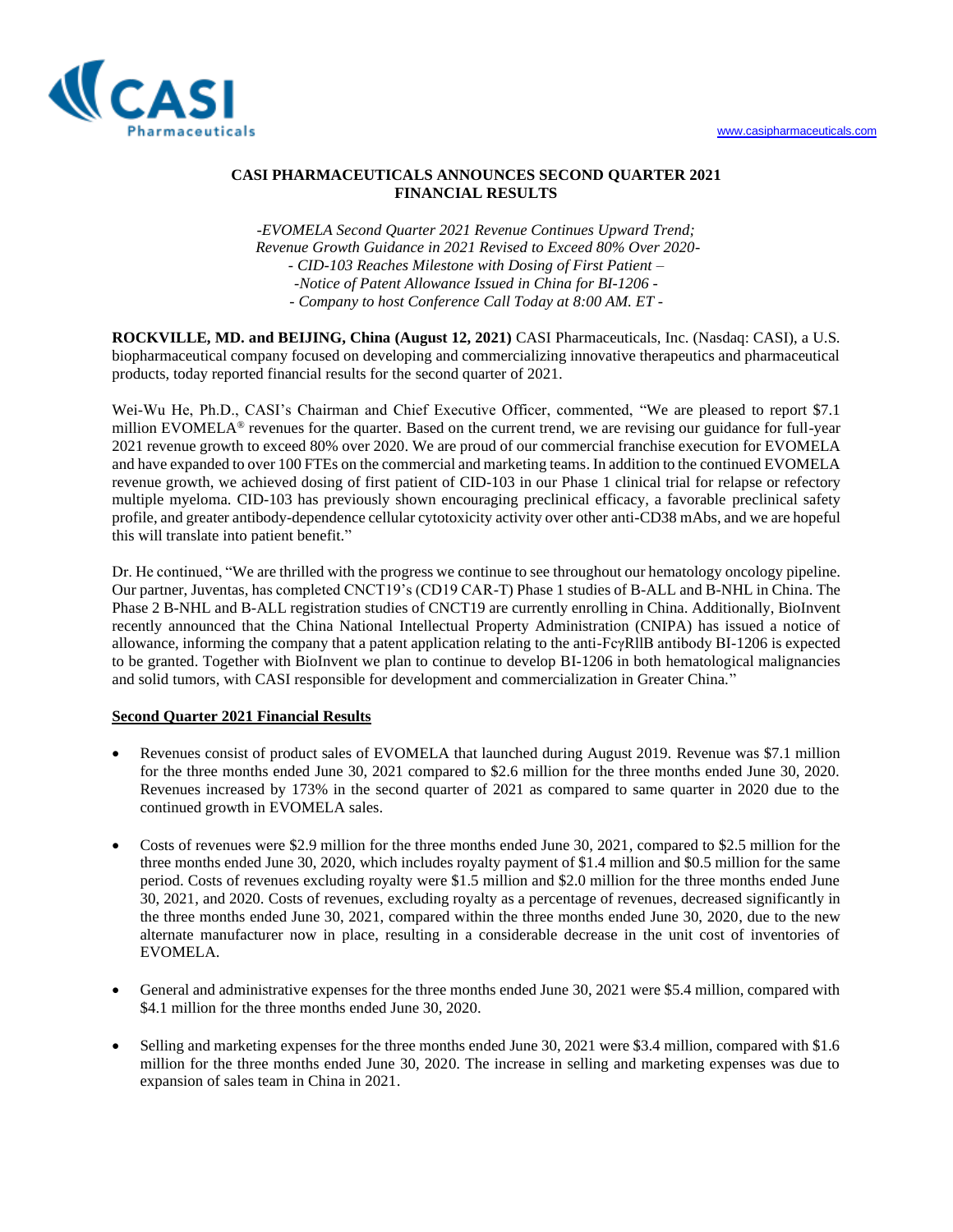- Acquired in-process R&D expenses for the three months ended June 30, 2021 was \$1.06 million, compared to \$0 million for the three months ended June 30, 2020. In June 2021, the Company achieved the First-Patient-In (FPI) in the Phase 1 dose escalation and expansion study of CID-103, and made \$750,000 milestone payment and accrued  $\epsilon$ 250,000 (\$305,000) payment under the terms of the agreement.
- Net loss for the three months ended June 30, 2021 was \$6.7 million compared to \$8.5 million for the three months ended June 30, 2020 due to significant revenue increase. As of June 30, 2021, CASI had cash and cash equivalents of \$60.4 million compared to \$57.1 million as of December 31, 2020.

Further information regarding the Company, including its Quarterly Report on Form 10-Q for the quarter ended June 30, 2021, can be found at www.casipharmaceuticals.com.

### **Conference Call**

The Company will host a conference call reviewing the second quarter highlights today at 8:00 a.m. ET. The conference call can be accessed by dialing (833) 420-0382 (U.S.), (800) 870-0181 (China), (400) 682-8629 (China, domestic), 58086567 (Hong Kong) to listen to the live conference call. The conference ID number for the live call is 5639775. Participants dialing in via International Toll-Free Service (ITFS) numbers will be required to provide the following passcode to join the conference call: 8336474459, 6025859887.

This call will be recorded and available for replay by dialing (800) 859-2056 (U.S.) or (404) 537-3406 (international) and enter 5639775 to access the replay.

#### **About CASI Pharmaceuticals**

CASI Pharmaceuticals, Inc. is a U.S. biopharmaceutical company focused on developing and commercializing innovative therapeutics and pharmaceutical products in China, the United States, and throughout the world. The Company is focused on acquiring, developing, and commercializing products that augment its hematology oncology therapeutic focus as well as other areas of unmet medical need. The Company intends to execute its plan to become a leader by launching medicines in the greater China market leveraging the Company's China-based regulatory and commercial competencies and its global drug development expertise. The Company's operations in China are conducted through its wholly-owned subsidiary, CASI Pharmaceuticals (China) Co., Ltd., which is located in Beijing, China. The Company has built a commercial team of more than 80 hematology and oncology sales and marketing specialists based in China. More information on CASI is available at [www.casipharmaceuticals.com.](http://www.casipharmaceuticals.com/)

#### **Forward-Looking Statements**

This news release contains forward-looking statements within the meaning of the Private Securities Litigation Reform Act with respect to the outlook for expectations for future financial or business performance, strategies, expectations, and goals. Forward-looking statements are subject to numerous assumptions, risks, and uncertainties, which change over time. Forward-looking statements speak only as of the date they are made, and no duty to update forward-looking statements is assumed. Actual results could differ materially from those currently anticipated due to a number of factors, including: the risk that we may be unable to continue as a going concern as a result of our inability to raise sufficient capital for our operational needs; the possibility that we may be delisted from trading on The Nasdaq Capital Market; the volatility in the market price of our common stock; the outbreak of the COVID-19 pandemic and its effects on global markets and supply chains; the risk of substantial dilution of existing stockholders in future stock issuances; the difficulty of executing our business strategy in China; our inability to enter into strategic partnerships for the development, commercialization, manufacturing and distribution of our proposed product candidates or future candidates; our lack of experience in manufacturing products and uncertainty about our resources and capabilities to do so on a clinical or commercial scale; risks relating to the commercialization, if any, of our products and proposed products (such as marketing, safety, regulatory, patent, product liability, supply, competition and other risks); our inability to predict when or if our product candidates will be approved for marketing by the U.S. Food and Drug Administration (FDA), National Medical Products Administration (NMPA), or other regulatory authorities; our inability to enter into strategic partnerships for the development, commercialization, manufacturing and distribution of our proposed product candidates or future candidates; the risks relating to the need for additional capital and the uncertainty of securing additional funding on favorable terms; the risks associated with our product candidates, and the risks associated with our other early-stage products under development; the risk that result in preclinical and clinical models are not necessarily indicative of clinical results; uncertainties relating to preclinical and clinical trials,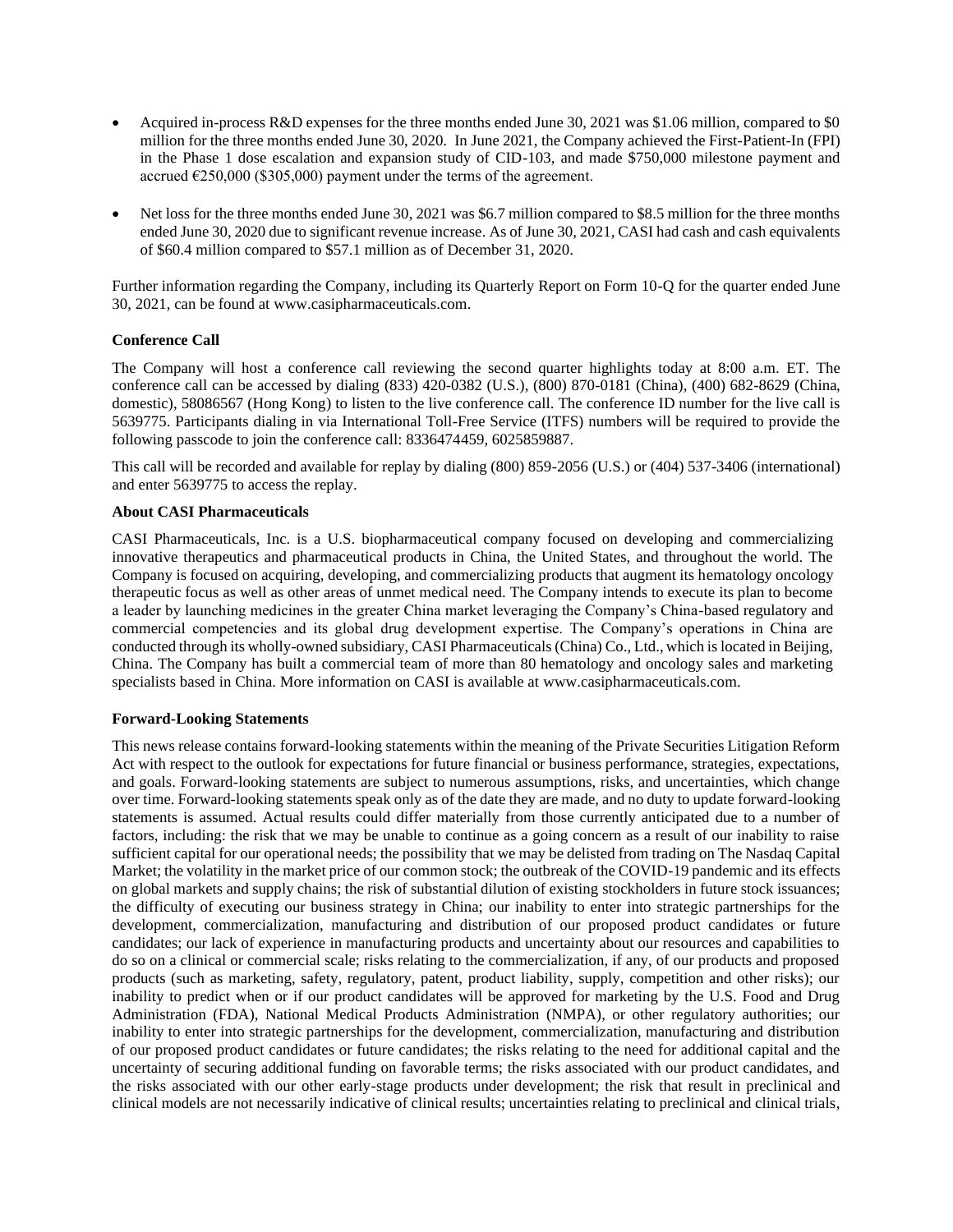including delays to the commencement of such trials; our ability to protect our intellectual property rights; our ability to design and implement a development plan for our ANDAs held by CASI Wuxi; the lack of success in the clinical development of any of our products; and our dependence on third parties; the risks related to our dependence on Juventas to conduct the clinical development of CNCT19 and to partner with us to co-market CNCT19; risks related to our dependence on Juventas to ensure the patent protection and prosecution for CNCT19; risks relating to the commercialization, if any, of our proposed products (such as marketing, safety, regulatory, patent, product liability, supply, competition and other risks); risks relating to interests of our largest stockholders and our Chairman and CEO that differ from our other stockholders; and risks related to the development of a new manufacturing facility by CASI Wuxi. Such factors, among others, could have a material adverse effect upon our business, results of operations, and financial condition. We caution readers not to place undue reliance on any forward-looking statements, which only speak as of the date made. Additional information about the factors and risks that could affect our business, financial condition, and results of operations, are contained in our filings with the U.S. Securities and Exchange Commission, which are available at [www.sec.gov.](http://www.sec.gov/)

| EVOMELA® is proprietary to Acrotech Biopharma LLC and its affiliates |  |  |  |  |  |
|----------------------------------------------------------------------|--|--|--|--|--|
|----------------------------------------------------------------------|--|--|--|--|--|

| <b>COMPANY CONTACT:</b>    | <b>INVESTOR CONTACT:</b> |
|----------------------------|--------------------------|
| CASI Pharmaceuticals, Inc. | Bob Ai                   |
| 240.864.2643               | <b>Solebury Trout</b>    |
| ir@casipharmaceuticals.com | 646-389-6658             |
|                            | bai@soleburytrout.com    |
|                            |                          |

# # #

**(Financial Table Follows)**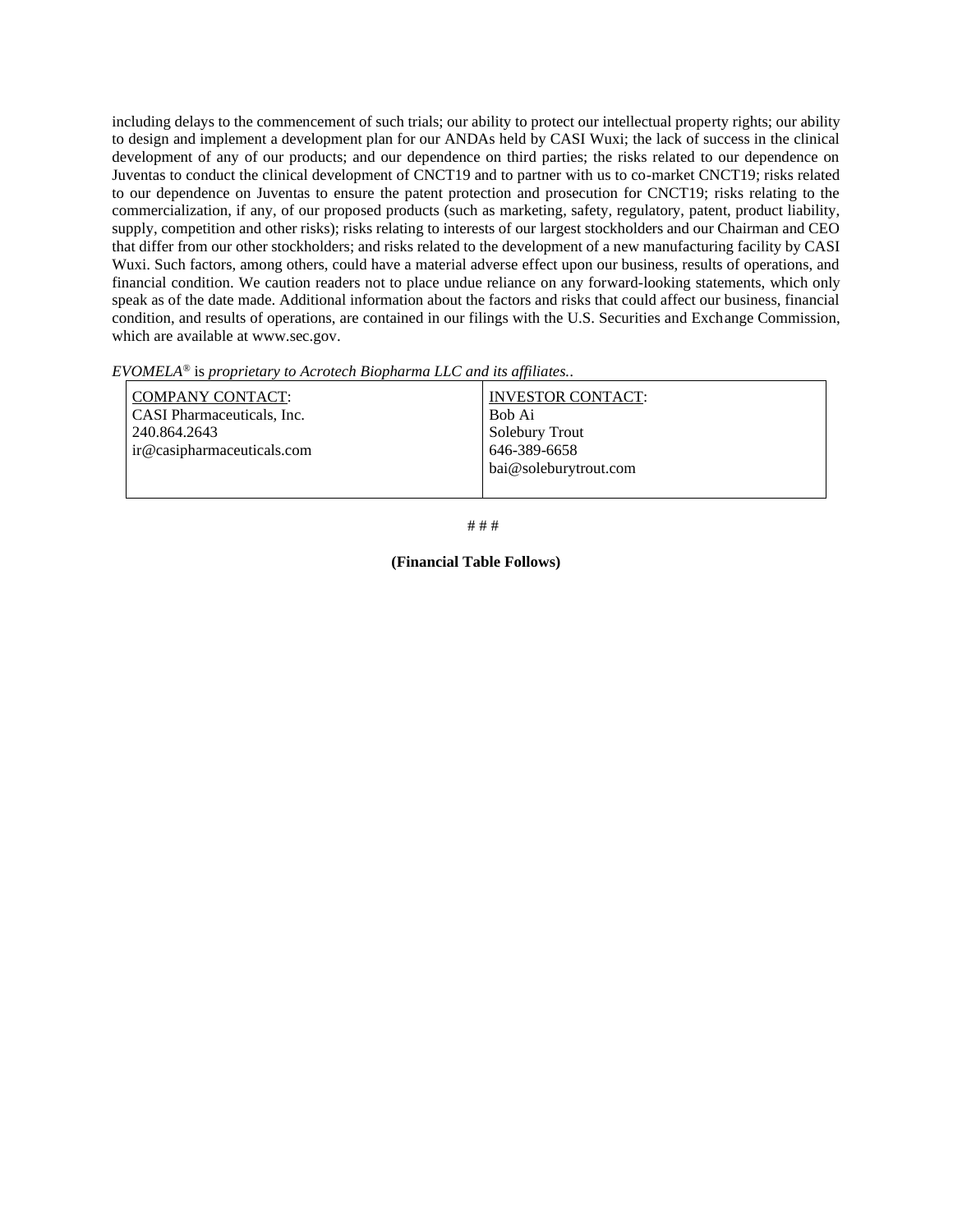## CASI Pharmaceuticals, Inc. Unaudited Condensed Consolidated Balance Sheets (In thousands, except share and per share data)

| <b>ASSETS</b><br>Current assets:<br>\$<br>Cash and cash equivalents<br>\$<br>60,357<br>57,064<br>Investment in equity securities, at fair value<br>9,309<br>12,588<br>Accounts receivable, net of \$0 allowance for doubtful accounts<br>5,767<br>4,645<br>Inventories<br>3,475<br>1,356<br>1,651<br>Prepaid expenses and other<br>1,318<br>Total current assets<br>83,505<br>74,025<br>Property, plant and equipment, net<br>3,348<br>2,062<br>Intangible assets, net<br>12,691<br>13,210<br>Long-term investments<br>34,679<br>29,442<br>Right of use assets<br>9,797<br>8,696<br>Other assets<br>299<br>506<br>\$<br>144,526<br>\$<br><b>Total assets</b><br>127,734<br>LIABILITIES, REDEEMABLE NONCONTROLLING INTEREST AND<br><b>STOCKHOLDERS' EQUITY</b><br>Current liabilities:<br>$\mathbb{S}$<br>\$<br>5,519<br>3,669<br>Accounts payable<br>Accrued and other current liabilities<br>2,488<br>3,015<br>1,548<br><b>Bank borrowings</b><br>826<br>Notes payable<br>466<br>466<br>Total current liabilities<br>10,021<br>7,976<br>Deferred income<br>2,354<br>2,351<br>Other liabilities<br>14,654<br>13,834<br><b>Total liabilities</b><br>27,029<br>24,161<br>Commitments and contingencies (Note 18)<br>Redeemable noncontrolling interest, at redemption value (Note 11)<br>22,697<br>22,033<br>Stockholders' equity:<br>Preferred stock, \$1.00 par value: 5,000,000 shares authorized and 0 shares issued and<br>outstanding<br>Common stock, \$0.01 par value:<br>250,000,000 shares authorized at June 30, 2021 and December 31, 2020<br>139,877,032 shares and 124,023,374 shares issued at June 30, 2021 and<br>December 31, 2020, respectively; |                                                                            | June 30, 2021 | <b>December 31, 2020</b> |
|-------------------------------------------------------------------------------------------------------------------------------------------------------------------------------------------------------------------------------------------------------------------------------------------------------------------------------------------------------------------------------------------------------------------------------------------------------------------------------------------------------------------------------------------------------------------------------------------------------------------------------------------------------------------------------------------------------------------------------------------------------------------------------------------------------------------------------------------------------------------------------------------------------------------------------------------------------------------------------------------------------------------------------------------------------------------------------------------------------------------------------------------------------------------------------------------------------------------------------------------------------------------------------------------------------------------------------------------------------------------------------------------------------------------------------------------------------------------------------------------------------------------------------------------------------------------------------------------------------------------------------------------------------------------|----------------------------------------------------------------------------|---------------|--------------------------|
|                                                                                                                                                                                                                                                                                                                                                                                                                                                                                                                                                                                                                                                                                                                                                                                                                                                                                                                                                                                                                                                                                                                                                                                                                                                                                                                                                                                                                                                                                                                                                                                                                                                                   |                                                                            |               |                          |
|                                                                                                                                                                                                                                                                                                                                                                                                                                                                                                                                                                                                                                                                                                                                                                                                                                                                                                                                                                                                                                                                                                                                                                                                                                                                                                                                                                                                                                                                                                                                                                                                                                                                   |                                                                            |               |                          |
|                                                                                                                                                                                                                                                                                                                                                                                                                                                                                                                                                                                                                                                                                                                                                                                                                                                                                                                                                                                                                                                                                                                                                                                                                                                                                                                                                                                                                                                                                                                                                                                                                                                                   |                                                                            |               |                          |
|                                                                                                                                                                                                                                                                                                                                                                                                                                                                                                                                                                                                                                                                                                                                                                                                                                                                                                                                                                                                                                                                                                                                                                                                                                                                                                                                                                                                                                                                                                                                                                                                                                                                   |                                                                            |               |                          |
|                                                                                                                                                                                                                                                                                                                                                                                                                                                                                                                                                                                                                                                                                                                                                                                                                                                                                                                                                                                                                                                                                                                                                                                                                                                                                                                                                                                                                                                                                                                                                                                                                                                                   |                                                                            |               |                          |
|                                                                                                                                                                                                                                                                                                                                                                                                                                                                                                                                                                                                                                                                                                                                                                                                                                                                                                                                                                                                                                                                                                                                                                                                                                                                                                                                                                                                                                                                                                                                                                                                                                                                   |                                                                            |               |                          |
|                                                                                                                                                                                                                                                                                                                                                                                                                                                                                                                                                                                                                                                                                                                                                                                                                                                                                                                                                                                                                                                                                                                                                                                                                                                                                                                                                                                                                                                                                                                                                                                                                                                                   |                                                                            |               |                          |
|                                                                                                                                                                                                                                                                                                                                                                                                                                                                                                                                                                                                                                                                                                                                                                                                                                                                                                                                                                                                                                                                                                                                                                                                                                                                                                                                                                                                                                                                                                                                                                                                                                                                   |                                                                            |               |                          |
|                                                                                                                                                                                                                                                                                                                                                                                                                                                                                                                                                                                                                                                                                                                                                                                                                                                                                                                                                                                                                                                                                                                                                                                                                                                                                                                                                                                                                                                                                                                                                                                                                                                                   |                                                                            |               |                          |
|                                                                                                                                                                                                                                                                                                                                                                                                                                                                                                                                                                                                                                                                                                                                                                                                                                                                                                                                                                                                                                                                                                                                                                                                                                                                                                                                                                                                                                                                                                                                                                                                                                                                   |                                                                            |               |                          |
|                                                                                                                                                                                                                                                                                                                                                                                                                                                                                                                                                                                                                                                                                                                                                                                                                                                                                                                                                                                                                                                                                                                                                                                                                                                                                                                                                                                                                                                                                                                                                                                                                                                                   |                                                                            |               |                          |
|                                                                                                                                                                                                                                                                                                                                                                                                                                                                                                                                                                                                                                                                                                                                                                                                                                                                                                                                                                                                                                                                                                                                                                                                                                                                                                                                                                                                                                                                                                                                                                                                                                                                   |                                                                            |               |                          |
|                                                                                                                                                                                                                                                                                                                                                                                                                                                                                                                                                                                                                                                                                                                                                                                                                                                                                                                                                                                                                                                                                                                                                                                                                                                                                                                                                                                                                                                                                                                                                                                                                                                                   |                                                                            |               |                          |
|                                                                                                                                                                                                                                                                                                                                                                                                                                                                                                                                                                                                                                                                                                                                                                                                                                                                                                                                                                                                                                                                                                                                                                                                                                                                                                                                                                                                                                                                                                                                                                                                                                                                   |                                                                            |               |                          |
|                                                                                                                                                                                                                                                                                                                                                                                                                                                                                                                                                                                                                                                                                                                                                                                                                                                                                                                                                                                                                                                                                                                                                                                                                                                                                                                                                                                                                                                                                                                                                                                                                                                                   |                                                                            |               |                          |
|                                                                                                                                                                                                                                                                                                                                                                                                                                                                                                                                                                                                                                                                                                                                                                                                                                                                                                                                                                                                                                                                                                                                                                                                                                                                                                                                                                                                                                                                                                                                                                                                                                                                   |                                                                            |               |                          |
|                                                                                                                                                                                                                                                                                                                                                                                                                                                                                                                                                                                                                                                                                                                                                                                                                                                                                                                                                                                                                                                                                                                                                                                                                                                                                                                                                                                                                                                                                                                                                                                                                                                                   |                                                                            |               |                          |
|                                                                                                                                                                                                                                                                                                                                                                                                                                                                                                                                                                                                                                                                                                                                                                                                                                                                                                                                                                                                                                                                                                                                                                                                                                                                                                                                                                                                                                                                                                                                                                                                                                                                   |                                                                            |               |                          |
|                                                                                                                                                                                                                                                                                                                                                                                                                                                                                                                                                                                                                                                                                                                                                                                                                                                                                                                                                                                                                                                                                                                                                                                                                                                                                                                                                                                                                                                                                                                                                                                                                                                                   |                                                                            |               |                          |
|                                                                                                                                                                                                                                                                                                                                                                                                                                                                                                                                                                                                                                                                                                                                                                                                                                                                                                                                                                                                                                                                                                                                                                                                                                                                                                                                                                                                                                                                                                                                                                                                                                                                   |                                                                            |               |                          |
|                                                                                                                                                                                                                                                                                                                                                                                                                                                                                                                                                                                                                                                                                                                                                                                                                                                                                                                                                                                                                                                                                                                                                                                                                                                                                                                                                                                                                                                                                                                                                                                                                                                                   |                                                                            |               |                          |
|                                                                                                                                                                                                                                                                                                                                                                                                                                                                                                                                                                                                                                                                                                                                                                                                                                                                                                                                                                                                                                                                                                                                                                                                                                                                                                                                                                                                                                                                                                                                                                                                                                                                   |                                                                            |               |                          |
|                                                                                                                                                                                                                                                                                                                                                                                                                                                                                                                                                                                                                                                                                                                                                                                                                                                                                                                                                                                                                                                                                                                                                                                                                                                                                                                                                                                                                                                                                                                                                                                                                                                                   |                                                                            |               |                          |
|                                                                                                                                                                                                                                                                                                                                                                                                                                                                                                                                                                                                                                                                                                                                                                                                                                                                                                                                                                                                                                                                                                                                                                                                                                                                                                                                                                                                                                                                                                                                                                                                                                                                   |                                                                            |               |                          |
|                                                                                                                                                                                                                                                                                                                                                                                                                                                                                                                                                                                                                                                                                                                                                                                                                                                                                                                                                                                                                                                                                                                                                                                                                                                                                                                                                                                                                                                                                                                                                                                                                                                                   |                                                                            |               |                          |
|                                                                                                                                                                                                                                                                                                                                                                                                                                                                                                                                                                                                                                                                                                                                                                                                                                                                                                                                                                                                                                                                                                                                                                                                                                                                                                                                                                                                                                                                                                                                                                                                                                                                   |                                                                            |               |                          |
|                                                                                                                                                                                                                                                                                                                                                                                                                                                                                                                                                                                                                                                                                                                                                                                                                                                                                                                                                                                                                                                                                                                                                                                                                                                                                                                                                                                                                                                                                                                                                                                                                                                                   |                                                                            |               |                          |
|                                                                                                                                                                                                                                                                                                                                                                                                                                                                                                                                                                                                                                                                                                                                                                                                                                                                                                                                                                                                                                                                                                                                                                                                                                                                                                                                                                                                                                                                                                                                                                                                                                                                   |                                                                            |               |                          |
|                                                                                                                                                                                                                                                                                                                                                                                                                                                                                                                                                                                                                                                                                                                                                                                                                                                                                                                                                                                                                                                                                                                                                                                                                                                                                                                                                                                                                                                                                                                                                                                                                                                                   |                                                                            |               |                          |
|                                                                                                                                                                                                                                                                                                                                                                                                                                                                                                                                                                                                                                                                                                                                                                                                                                                                                                                                                                                                                                                                                                                                                                                                                                                                                                                                                                                                                                                                                                                                                                                                                                                                   |                                                                            |               |                          |
|                                                                                                                                                                                                                                                                                                                                                                                                                                                                                                                                                                                                                                                                                                                                                                                                                                                                                                                                                                                                                                                                                                                                                                                                                                                                                                                                                                                                                                                                                                                                                                                                                                                                   |                                                                            |               |                          |
|                                                                                                                                                                                                                                                                                                                                                                                                                                                                                                                                                                                                                                                                                                                                                                                                                                                                                                                                                                                                                                                                                                                                                                                                                                                                                                                                                                                                                                                                                                                                                                                                                                                                   |                                                                            |               |                          |
|                                                                                                                                                                                                                                                                                                                                                                                                                                                                                                                                                                                                                                                                                                                                                                                                                                                                                                                                                                                                                                                                                                                                                                                                                                                                                                                                                                                                                                                                                                                                                                                                                                                                   |                                                                            |               |                          |
|                                                                                                                                                                                                                                                                                                                                                                                                                                                                                                                                                                                                                                                                                                                                                                                                                                                                                                                                                                                                                                                                                                                                                                                                                                                                                                                                                                                                                                                                                                                                                                                                                                                                   |                                                                            |               |                          |
|                                                                                                                                                                                                                                                                                                                                                                                                                                                                                                                                                                                                                                                                                                                                                                                                                                                                                                                                                                                                                                                                                                                                                                                                                                                                                                                                                                                                                                                                                                                                                                                                                                                                   |                                                                            |               |                          |
|                                                                                                                                                                                                                                                                                                                                                                                                                                                                                                                                                                                                                                                                                                                                                                                                                                                                                                                                                                                                                                                                                                                                                                                                                                                                                                                                                                                                                                                                                                                                                                                                                                                                   | 139,797,487 shares and 123,943,829 shares outstanding at June 30, 2021 and |               |                          |
| December 31, 2020, respectively<br>1,399<br>1,240                                                                                                                                                                                                                                                                                                                                                                                                                                                                                                                                                                                                                                                                                                                                                                                                                                                                                                                                                                                                                                                                                                                                                                                                                                                                                                                                                                                                                                                                                                                                                                                                                 |                                                                            |               |                          |
| 690,539<br>658,246<br>Additional paid-in capital                                                                                                                                                                                                                                                                                                                                                                                                                                                                                                                                                                                                                                                                                                                                                                                                                                                                                                                                                                                                                                                                                                                                                                                                                                                                                                                                                                                                                                                                                                                                                                                                                  |                                                                            |               |                          |
| Treasury stock, at cost: 79,545 shares held at June 30, 2021 and                                                                                                                                                                                                                                                                                                                                                                                                                                                                                                                                                                                                                                                                                                                                                                                                                                                                                                                                                                                                                                                                                                                                                                                                                                                                                                                                                                                                                                                                                                                                                                                                  |                                                                            |               |                          |
| December 31, 2020<br>(8,034)<br>(8,034)                                                                                                                                                                                                                                                                                                                                                                                                                                                                                                                                                                                                                                                                                                                                                                                                                                                                                                                                                                                                                                                                                                                                                                                                                                                                                                                                                                                                                                                                                                                                                                                                                           |                                                                            |               |                          |
| Accumulated other comprehensive income<br>1,159<br>589                                                                                                                                                                                                                                                                                                                                                                                                                                                                                                                                                                                                                                                                                                                                                                                                                                                                                                                                                                                                                                                                                                                                                                                                                                                                                                                                                                                                                                                                                                                                                                                                            |                                                                            |               |                          |
| Accumulated deficit<br>(570, 501)<br>(590, 263)                                                                                                                                                                                                                                                                                                                                                                                                                                                                                                                                                                                                                                                                                                                                                                                                                                                                                                                                                                                                                                                                                                                                                                                                                                                                                                                                                                                                                                                                                                                                                                                                                   |                                                                            |               |                          |
| 94,800<br>Total stockholders' equity<br>81,540                                                                                                                                                                                                                                                                                                                                                                                                                                                                                                                                                                                                                                                                                                                                                                                                                                                                                                                                                                                                                                                                                                                                                                                                                                                                                                                                                                                                                                                                                                                                                                                                                    |                                                                            |               |                          |
| \$<br>144,526<br>\$<br>Total liabilities, redeemable noncontrolling interest and stockholders' equity<br>127,734                                                                                                                                                                                                                                                                                                                                                                                                                                                                                                                                                                                                                                                                                                                                                                                                                                                                                                                                                                                                                                                                                                                                                                                                                                                                                                                                                                                                                                                                                                                                                  |                                                                            |               |                          |